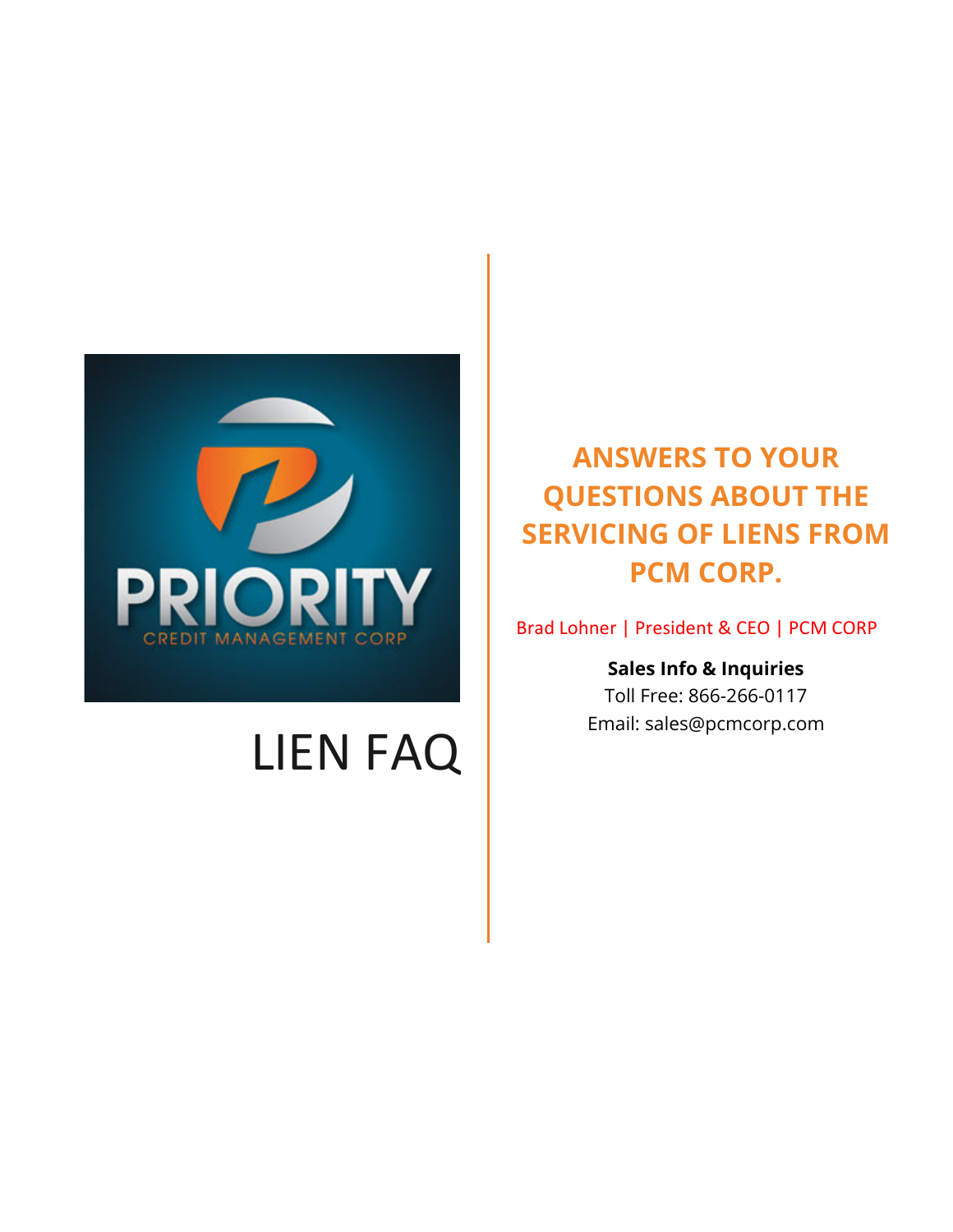#### **Why use Lien-Pro®?**

#### **This is why our clients continue to use our services:**

#### **Expertise - Speed - Cost - Guarantee**

10+ years experience filing Builders' and Construction Liens, we know how to get your lien filed quickly and cost effectively. We guarantee it. Typical liens can be filed the same day, allowing you to negotiate with your customers to the 11th hour. Your lien will be filed correctly and on time, or its free. That's our guarantee. Lien-Pro® has access to a wide range of sources and resources to ensure your lien is filed correctly.

# **What is the difference between filing a lien through Lien-Pro® vs. A Law Firm vs. Filing Myself?**

The main differences are cost and expertise. Lien-Pro®'s lien fees can be 40% + less than a lawyer's fee to do the same work. Lien-Pro®'s staff is knowledgeable in the areas of filing and discharging Builder's Liens. We can provide similar services to a law firm at typically half the cost! The difference between filing a lien on your own and filing through Lien-Pro® is our team is extremely knowledgeable and we have the expertise to file liens. It is all we do! Lien-Pro® is up-to-date on all of the most recent lien legislation and we are experts in our field. Rather than completing the searches, preparing the documentation and filing the lien yourself - to have it later rejected due to a technicality, let Lien-Pro® take care of the hassle and have the lien filed right the first time. Lien-Pro® will handle all of the details while you go back to work and do the work you are best at.

Lien-Pro® offers flat fee billing– there are no hidden costs to filing your lien. A flat fee is charged, regardless of how difficult your lien is or how much you are owed unlike lawyers who typically charge you a percentage based on your claim and complexity. Average cost comparison: Filing with Lien-Pro® \$600 versus filing with a law firm \$3000-5000. The cost of filing your lien with Lien-Pro® can typically be added into your lien claim. This way you are able to recover your lien filing cost.

Lawyer: Getting your lawyer to do it means automatic and costly legal bills! Sure using your lawyer gives you a sense of security – "my lawyer is handling it" but that sense of security comes at a cost. It means more money spent to collect your unpaid account. Let's be honest, most lawyers don't jump up and get your lien filed right away. It takes time… and hourly billing… and it will eventually get done. Most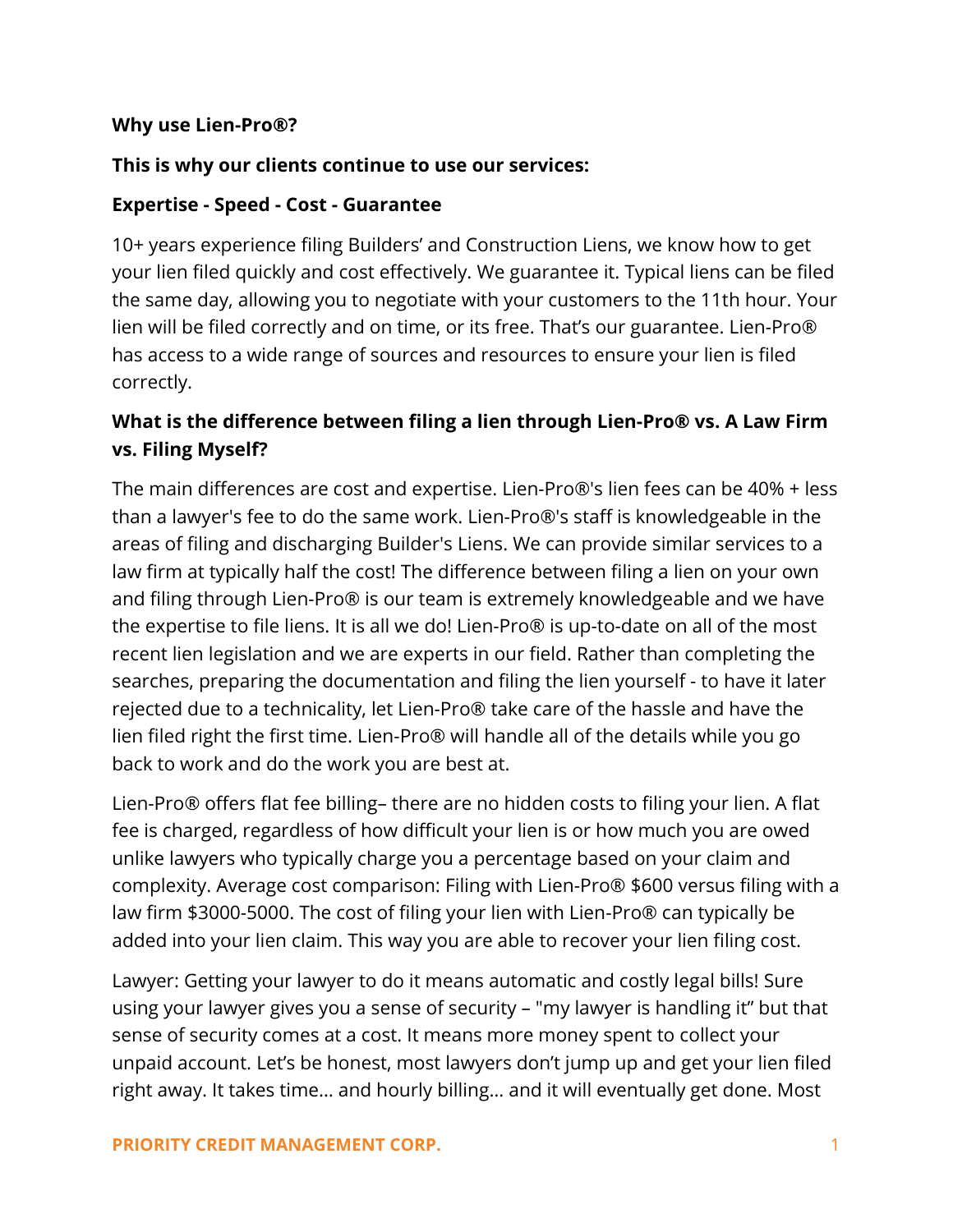times that means giving them your lien well in advance of your lien deadline allowing you less time to negotiate with your client and hopefully arrange payment. Use your lawyer when you need them the most – suing and going to court! No need for them before.

Do it myself - filing on own: Do you have time and know what is required to get you lien filed? The lien process can be time consuming and complicated. Do you have the time to research, prepare and file your claim on time and correctly? Or do you have other jobs that need to get done, that will make you money!? Research, paperwork and processing, what a hassle! And what if a mistake on your lien claim and all of a sudden your customer or the property owner are upset and the incorrect lien is causing them pain. They are probably going to sue you. Now what? The seemingly tiny mistake on your lien claim now means \$\$\$\$ spent on lawyers. There is nothing more stressful then getting sued because of something you did by mistake.

## **Why lien now? Why buy Now?**

It's your right to lien – it is the law. If you have provided services or supplied materials to a project to help "improve" the property, you are eligible to file a lien. Builders' Lien Act (BLA) is in place to help protect you for work you've done; however, there are strict filing deadlines. To find out your lien filing deadline use our handy Lien filing date calculator

You MUST file before your lien deadline expires or else you will lose that opportunity

## **What does lien filing do? How does it help me?**

Addresses non-payment-delayed payment issue

Showstopper - If you file a lien at the proper time i.e. prior to sale, before project complete and holdback released, draws are still being made project financing/funds typically will not continue to be released to the project until your lien is dealt with and/or the sale or transfer of the property will not be completed until the lien is dealt with.

Accelerates legal if disputed – don't wait/bank on empty promises – address nonpayment-disputes now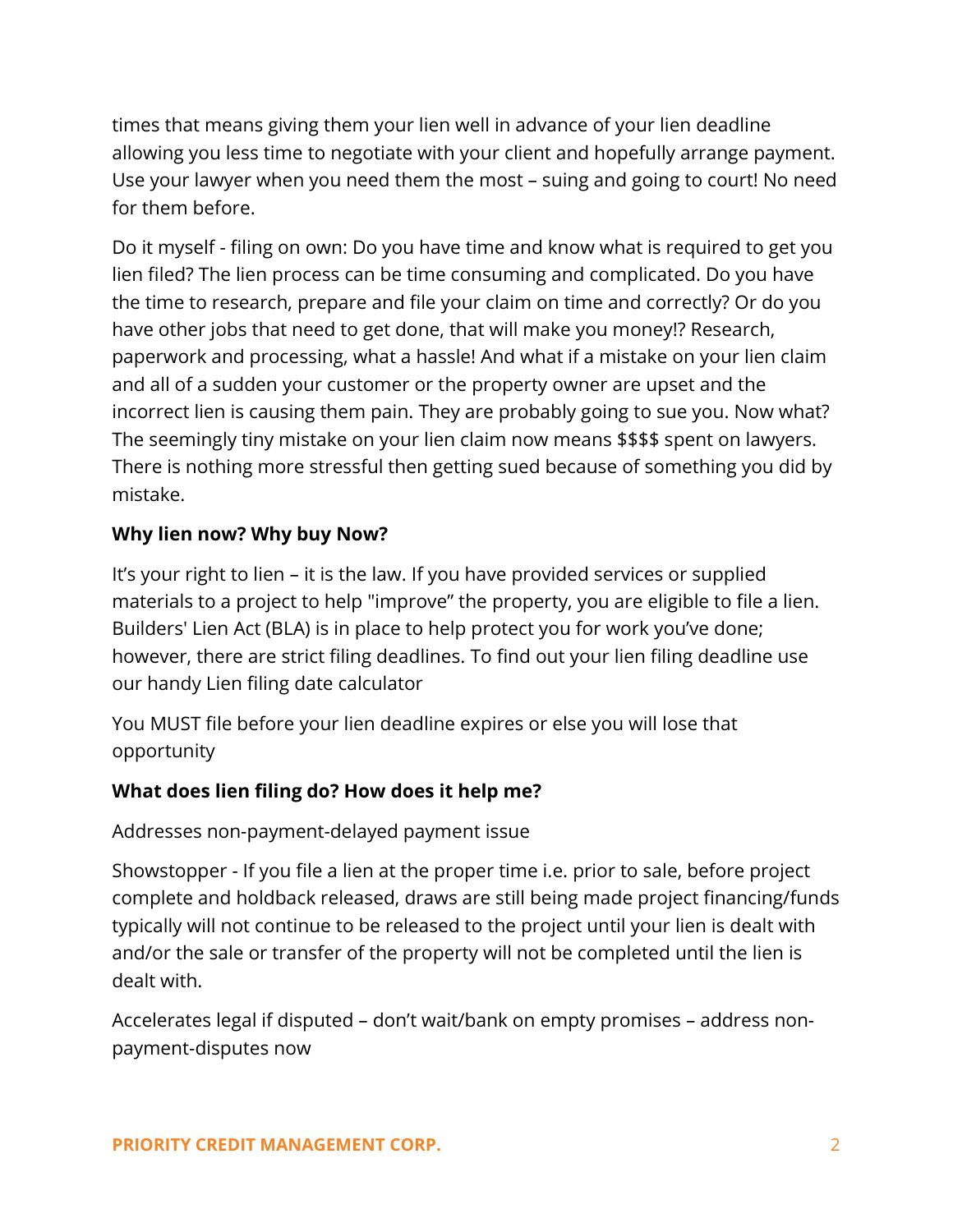Good business only works in reality. A lien cuts through the "excuses" and helps you get paid or clearly decide your next course of action.

## **Why is filing a lien and using Lien-Pro® a problem solver?**

Lien-Pro® is a one stop shop

We help you before and after a lien is filed with our LIEN-PRO®tection services and post-lien collection & negotiation work

Access to professional negotiators. No Collection – No Fee

Network of preferred lawyers in every province and territory

# **What if my project does not have an address or I don't know the project address?**

If you don't have an address, this is not a show stopper – at Lien-Pro® we have access to a variety of resources that aid in property location. At Lien-Pro® we pride ourselves on being able to find your property, no matter what. We will find it. Whether it's a new development that does not yet have an address or if you have done work at a remote location. To date our success rate is 100% for property and land title location.

## **What if I do not know who owns the property?**

We are able to verify property ownership by pulling a current copy of the registered land title of the property. This will confirm the exact ownership of the property, which ensures the lien is filed against the correct property

## **What happens after the lien is filed?**

Several situations can occur after your lien is filed:

The lien is resolved – payment is made and your outstanding account is resolved. You can then discharge your lien. Lien-Pro® offers discharge service to aide with the lien removal process

The lien is disputed – if your customer disputes your lien i.e. receive a Notice to Prove lien or the lien funds are placed into court you must begin legal action to prove your lien claim.

The lien is ignored – if you do not hear from your customer after the lien is filed you must decide prior to the expiration of your initial lien claim – see timelines whether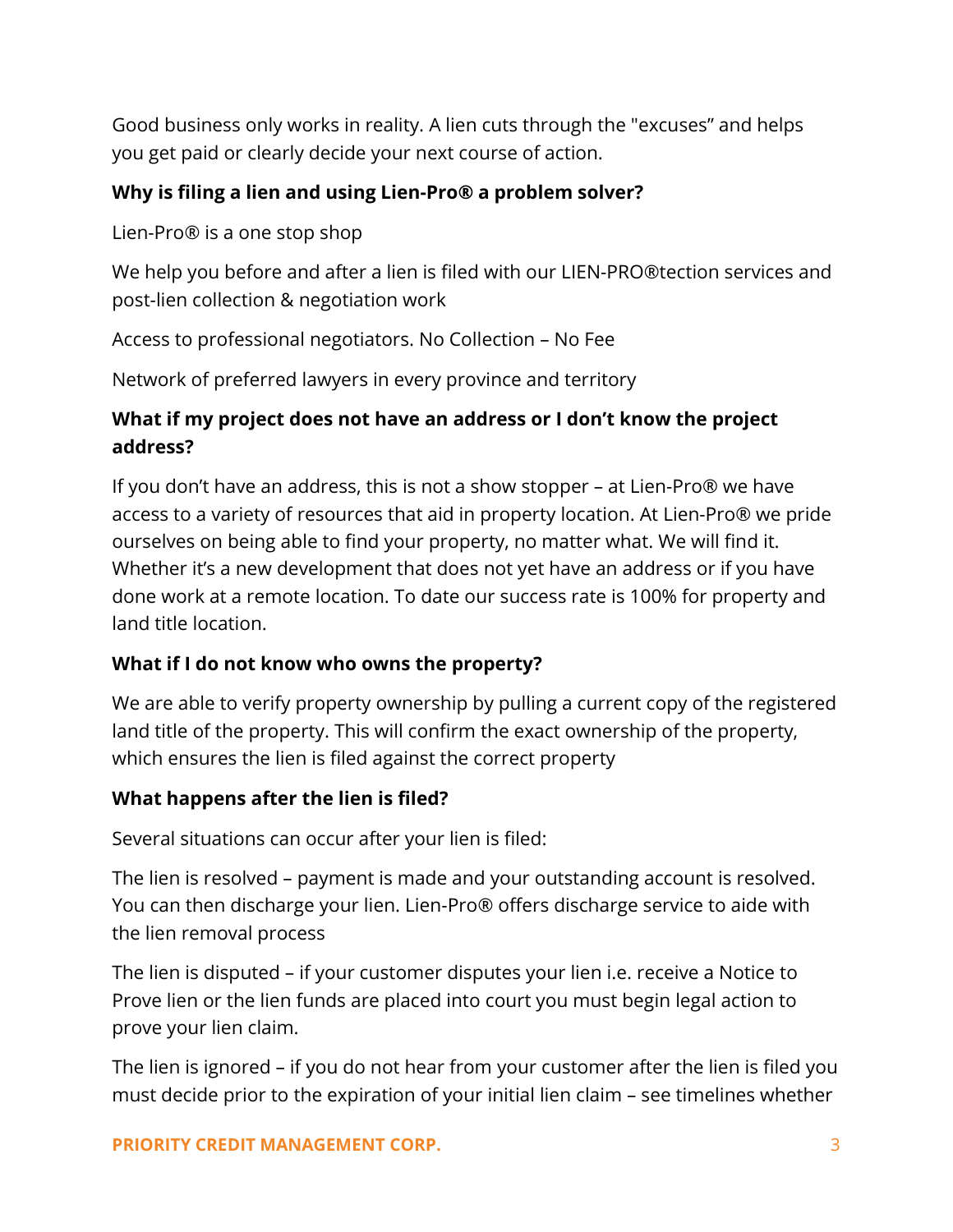you wish to commence legal action to prove your claim and make your lien permanent on title or pursue alternate collection efforts. If you want to move forward with perfecting your lien, let us know and we can assist with finding a qualified legal practitioner to assist you.

## **What is the best time to lien? Will my lien be effective?**

If you are thinking about filing a construction lien, consider the following two questions:

Does the project have ongoing financing?

Is the property going to be sold in the near future?

Your answers to these questions will help determine if you are a good candidate to file a construction lien. If you have answered YES to either of these questions, you are in a potentially powerful position if you file a construction lien. After you file, your construction lien will have influence over the project by either tying up the financing or delaying the sale/transfer of the property. This will result in a higher probability that your non-payment issue will be dealt with. Liens help get you to the negotiating table.

If you have answered NO to both questions, your construction lien may not have the desired effect and power over the situation that you are hoping for. If you file a construction lien it could potentially just sit there – there is no urgency to resolve your lien. The project stakeholders are not being directly impacted by your construction lien because the financing and/or the sale of the property is not directly affected.

Registering a construction lien is not for everyone, therefore; there are alternative collection tools you can consider. Third party collections or initiating legal action through either small claims or superior court depending on your situation may be a better option for you. Both collections and commencing legal action can be beneficial resources to utilize to aid in the recovery of your money.

If you are still uncertain about filing a construction lien, we are always available to consult with you. Simply give us a call to discuss your situation. We can help provide clarity and assist you with finding the most suitable option for you.

#### **Does Lien-Pro® discharge my lien when paid?**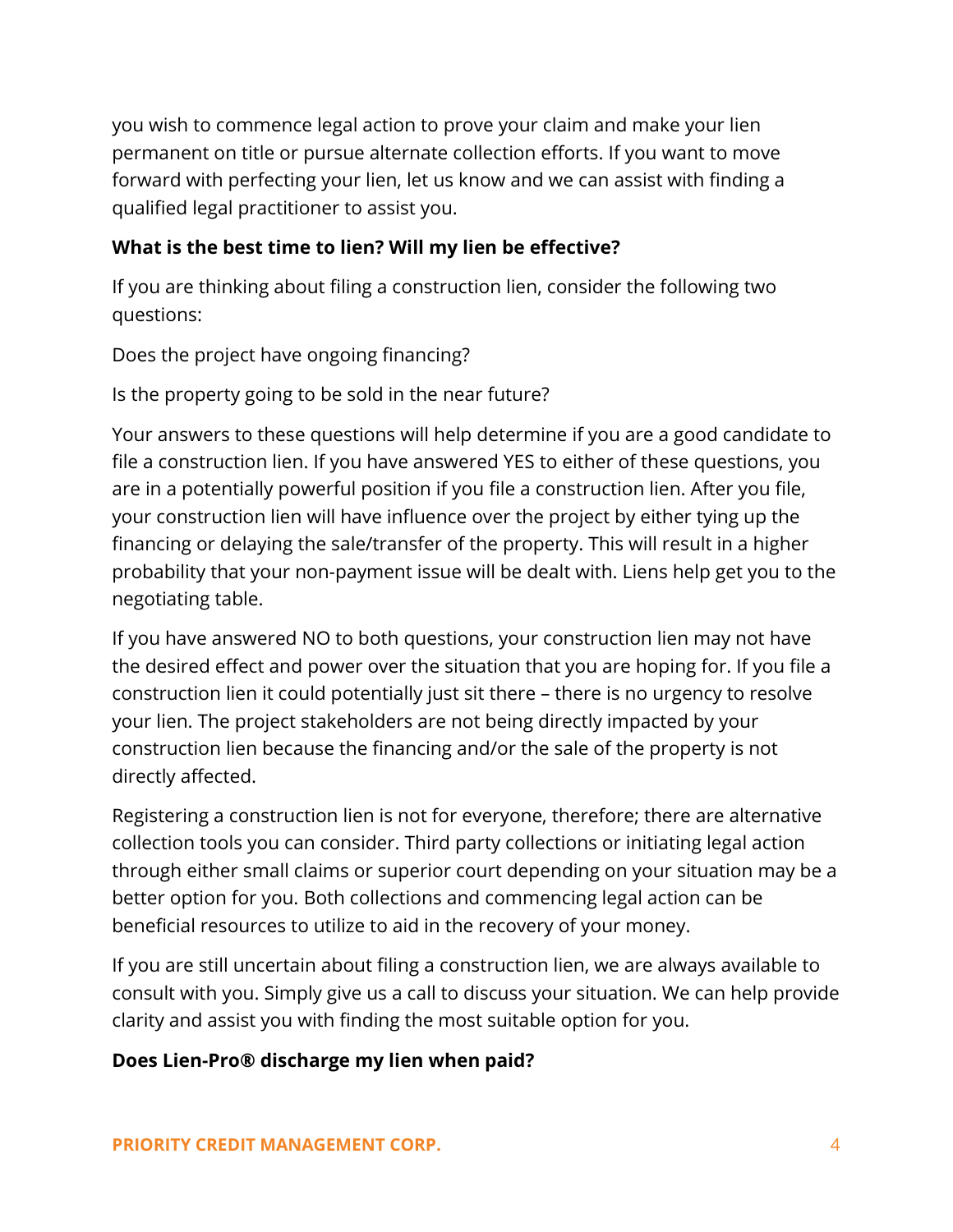Lien-Pro® can assist with discharging your lien. We do not recommend removing your lien prior to receiving payment, because once you remove your lien, you cannot refile unless you are still within your lien deadline.

Once you are satisfied with your arrangements, payment received, funds are being held in trust with a lawyer, etc., Lien-Pro® can assist with the discharge. Complete our simple discharge request form & we will take care of the rest.

## **I need my lien off today! Does Lien-Pro® offer RUSH discharge services?**

RUSH discharges can be completed if your lien is holding up funds on a project. Simply inform a Lien-Pro® staff member you require a rush discharge, and we will ensure your discharge is submitted same day. RUSH processing times vary by province – max 3 days. Refer to our lien fee schedule for RUSH discharge costs.

# **Is it necessary to file a Pre-Lien Notice? Should I warn my customer prior to filing a lien?**

Pre-Lien notices are not required or mandatory in Canada. Some companies like to utilize Pre-Liens simply as a standard process As they are required in the US but it is not required.

A pre-lien notice is a letter sent to your customer and property owner on Lien-Pro® letterhead, letting the owner know that you were on site and provided services/goods.

The pre-lien notice isn't mandatory; however, it is a good idea to let the owners know you were there and involved in the project. It keeps everyone on their toes and shows that you are effectively managing your business and expect payment for your good work.

Lien-Pro® does offer Pre-Lien notices if you wish to send them as a part of your standard collections procedure – see Lien-Pro® Pre-Lien Information

## **Can I recover my costs paid to Lien-Pro®?**

Your ability to recover the cost of your lien varies. In some provinces you have to ability to add your lien costs to your claim, while others only allow you to potentially recover your lien costs once legal action has commenced.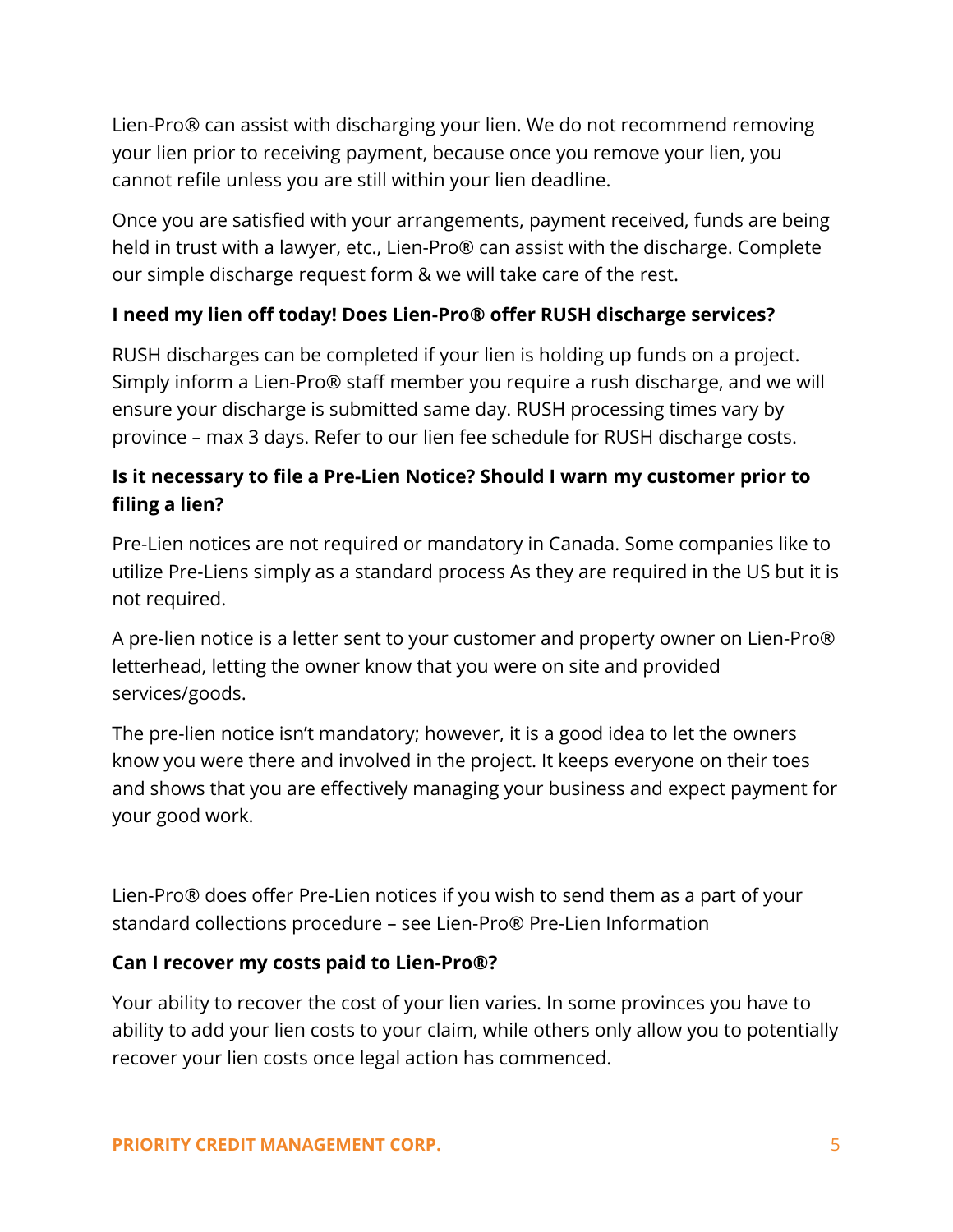If you file on your own, you cannot add the cost of your time to your lien claim; however, if Lien-Pro® files your lien, you can add our costs to the lien claim. Ideally you will be able to recover the full cost of filing your lien.

In the provinces where you can claim your lien costs – it is legally enforceable if you have a signed contract where your customer agrees to be responsible for all legal and collection costs for example, this may be a term of your credit app. If you do not have a signed agreement, you can claim costs; however these costs are not legally enforceable. You cannot force your customer to pay for your lien costs. If they pay the total value of your account, you must discharge and cannot require them to pay costs prior to removal.

## **What is the very latest I can submit my lien claim?**

Liens can be filed same day in most provinces. To ensure you lien is filed correctly, Lien-Pro® requires your lien claim to be submitted prior to 12pm local time 12pm of the province your lien is to be filed in. For example, if you are in BC and your project is in ON, we require your lien by 12pm EST, 9am PST.

NOTE: Provinces have different land title systems with varying capabilities and requirements. Same day lien filing is simply not possible in provinces other than BC, AB and ON.

To ensure your lien is filed in time, Lien-Pro® recommends filing your lien 5 days prior to the expiration of your lien deadline. This ensures the proper information/searches are conducted and that your lien registered prior to the expiry of your lien period. You must allow time for searches, document preparation and transit time.

## **How quickly will my lien be filed?**

In most cases a typical lien is processed within 24-48 hours. If you have a RUSH lien, your claim will be submitted in less than 24 hours depending on your lien deadline and the time in which we have received your claim. Liens are prioritized based on lien deadline and service request level Regular versus RUSH lien filing service. See What is the very latest I can submit my lien claim? for more information.

If a lien claim is missing critical information i.e. project address, legal description/GPS coordinates etc. Lien-Pro® cannot guarantee your lien will be

## **PRIORITY CREDIT MANAGEMENT CORP.** 6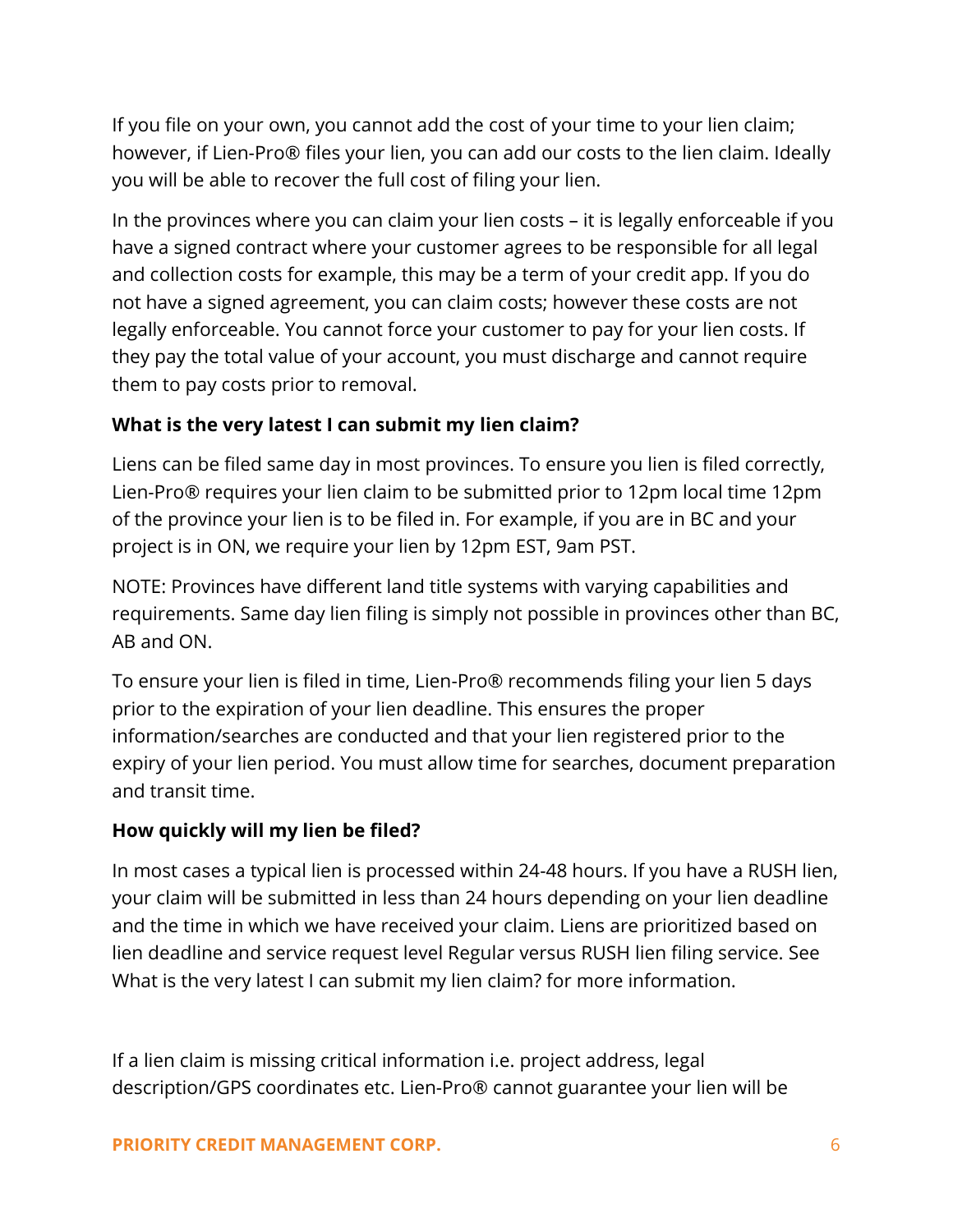processed based on the above timelines. For example if you simply have a project name, like "The Horizon Project", it will take time to locate the exact location for a couple of reasons:

Project names do not necessarily directly correlate to the location where work or supplies have been provided

The project may consist of multiple titles of which we must determine which titles are correct

## **How do liens get removed?**

Liens can be removed in several ways. Depending on your situation it is recommended that you consult with a lawyer to ensure your claim is protected.

Mutual consent – both you and your customer are satisfied. You have come to a resolution i.e. your account has been paid and you require a discharge. Lien-Pro® can assist with the discharge.

Discharge in trust – both you and your customer are satisfied, and your funds are being held in trust until the lien is removed. This is common when your customer has their lawyer involved and they want to ensure the lien is removed. Once the lien is removed and a cleared copy of title is provided, the funds will be released to you. Lien-Pro® can assist with the preparation and submission of your discharge.

Court-Order – The opposing party most commonly customer, GC, or property owner want the lien off; however, they are not necessarily admitting responsibility for the lien. With a Consent Order, you can agree to have your lien funds paid into court in exchange for the lien removed. The funds paid into court should equal the lien claim amount + legal costs typically 10-15% of the value of the lien. A Court Order is a fast way to have the lien removed off the property as the lien is typically holding up project funds. This is an easier way for the opposing side to have the lien removed rather than removal via Application. If you receive a Consent Order, it is recommended you have your lawyer review the documentation prior to signing.

Application – Similar to a Consent Order; however, your consent is not required. The opposing side most commonly customer, GC, or property owner can remove your lien by filing an Application to the courts. For an application to be granted, the full value of the lien plus legal costs typically 10-15% of the value of the lien are required to be paid into court in exchange for the removal of the lien. Once the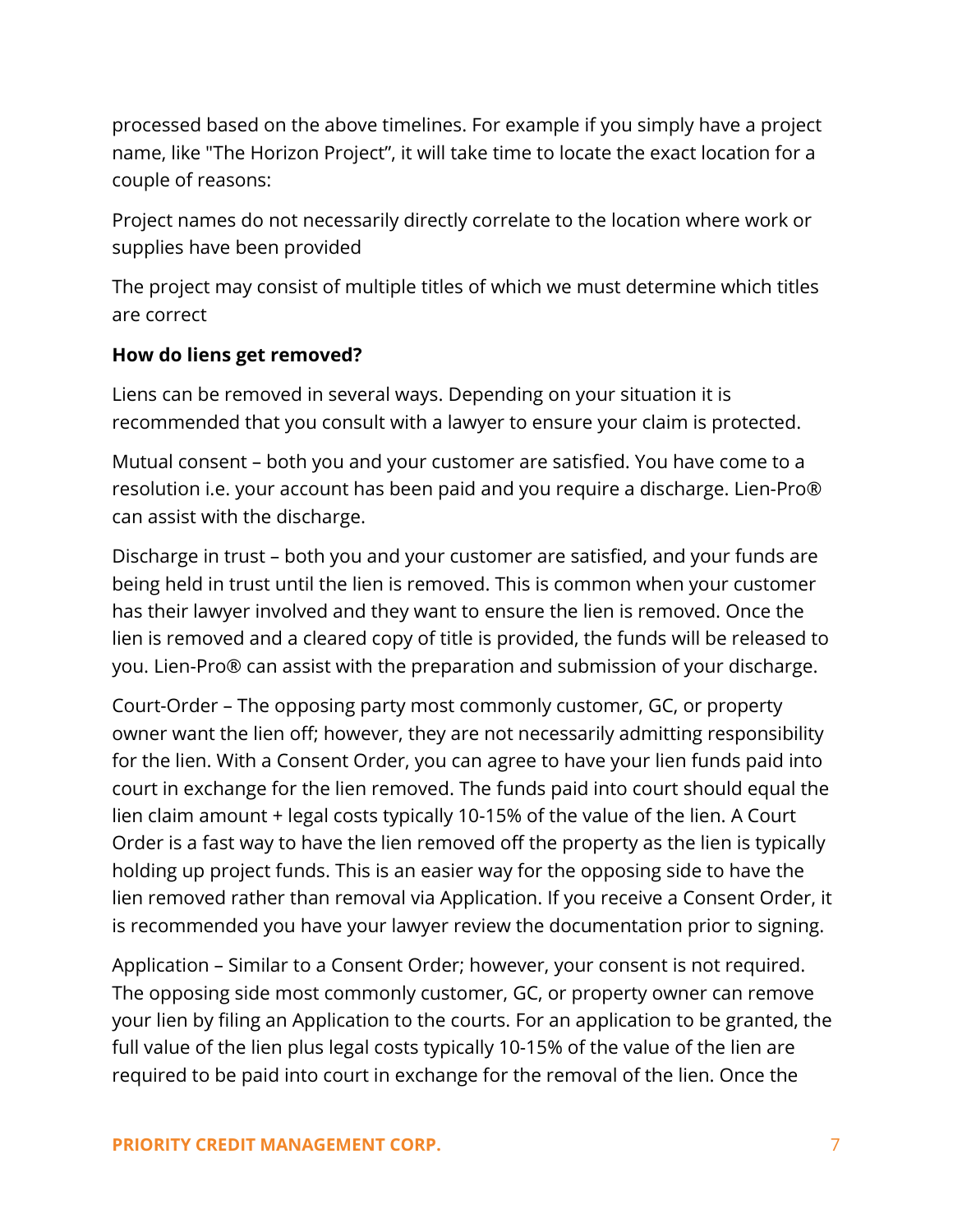application is granted, it is generally in your best interest to begin legal action to claim the funds being held. It is recommended to seek the advice of your lawyer.

## **Can I file a lien on multiple properties?**

If you have done work on multiple properties or units for the same customer, you may be eligible to file a multi-lien. You file a multi-lien against all properties you have done work on if your customer is the same for each property and all work you have provided is under the same contract. Multi liens are most common on new condo development and multi-unit commercial developments. It is recommended to only lien multiple units if the units are unsold in most cases the properties are still owned by the developer.

## **What is a lien or a caveat?**

A lien or a caveat is a tool used to secure your financial interest against real estate, leasehold, or a vehicle for the work and/or supplies provided to maintain or improve the asset. For example:

Builder's or construction liens are used on real estate properties or oil and gas leases for unpaid labour, services, and/or materials provided

Mechanics' or Garagekeepers' liens are used on motor vehicles for unpaid materials and/or labour

Caveats are used against a condominium title for unpaid condominium fees

## **How long do I have to file my lien or caveat?**

A Builders' lien, also known as a construction or Mechanics' lien must be filed within very specific deadlines. To check your deadline – consult with our Lien filing date calculator for more information. Certain circumstances may extend your lien deadline, so we recommend consulting with a qualified legal professional for their expert opinion.

A Repairers' or Garagekeepers' lien generally must be filed within 21 days of the release of the motor vehicle to your customer. Lien-Pro® does not provide Repairers' or Garagekeepers' lien services – please contact your local registry for assistance.

A caveat for unpaid condominium fees or unpaid home owner association fees may be filed at any time while the owner holds title to the condominium unit.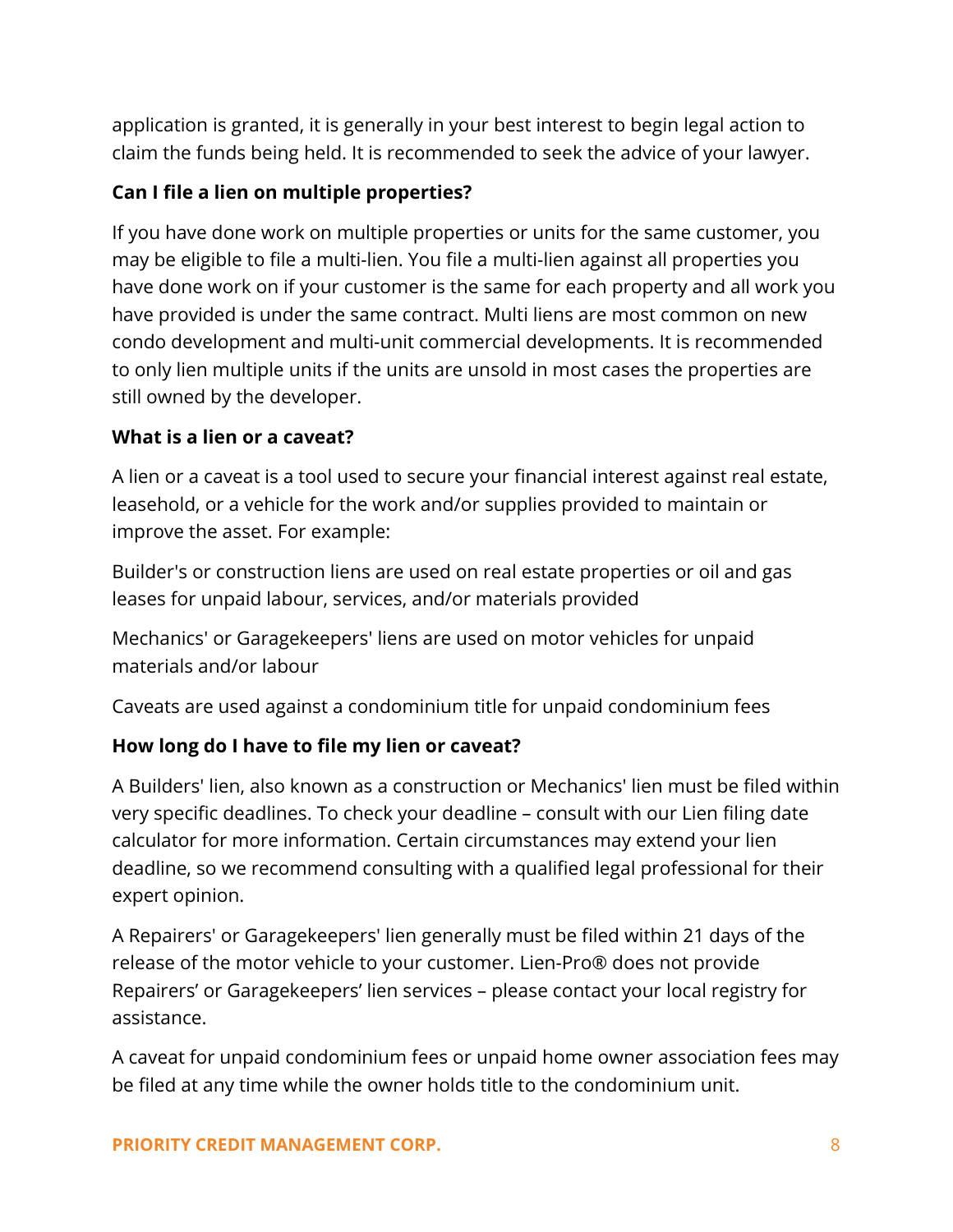## **After I submit a lien or caveat application to Lien-Pro®, what happens?**

The staff at Lien-Pro® will call you to confirm receipt of your request and clarify the details of your claim. They will then file the lien or caveat on your behalf as well as a copy of your invoice and credit card receipt. Once the registration of your lien or caveat is completed, a copy is sent to you as verification. Your customer, as well as the property owner, will receive a copy of the land title showing that your lien or caveat has been placed.

## **How long does it take to get paid once I file a lien?**

It has been our experience that lien claimants usually receive immediate payment about 50% of the time. The remaining 50% generally end up in litigation due to various disputes. Lien-Pro® recommends that if you have not entered into serious negotiations with your customer within 30 days of the lien filing date, you should retain a qualified legal professional to protect your lien rights. Filing a lien does not guarantee you will be paid; however, your non-payment issue will be address. In some cases, there are larger issues preventing you from being paid; therefore, this will result in your need for legal action. Legal action is not preventable with the registration of a lien.

## **What are the benefits of filing a lien?**

Placing a lien has several benefits. One of the major benefits to placing a lien is its ability to delay the release of funds to a project. For example, if you place a lien against a property, the general contractor will not be able to receive funds from the bank until the lien is removed. The presence of a lien on the title is a red flag to a bank. The bank will not want to release funds to a project that is having issues with its stakeholders. The inability to receive additional funds is a major factor that often helps you receive your payment.

A second benefit to filing a lien is the ability to prevent the sale/remortgaging/transfer of a property. For example, say you provided work to a newly built home in a growing development and have not been paid; if you file a lien the new house will not be able to be sold until your lien is removed. A new home buyer is not going to want to buy a house with a lien on it. The presence of a lien and its ability to hold up the sale of a property is a major benefit to you. You can hold up the sale until you have received your money.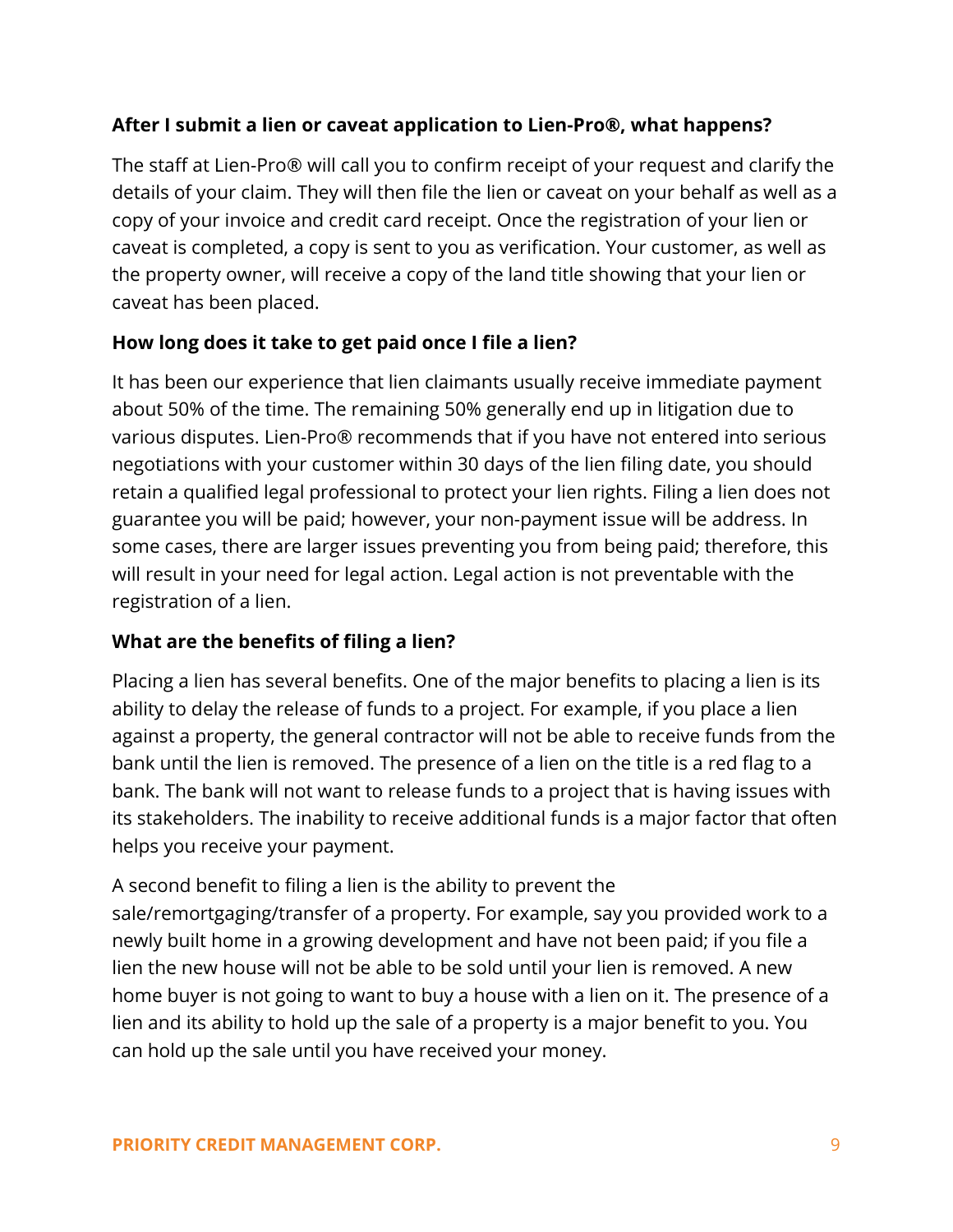A third benefit to filing a lien is your ability to become a registered interest holder. For example, if you provided work for a company that later goes bankrupt or goes into receivership, you can place a lien and become a registered interest holder. As an interest holder you establish your place and shows your involvement in a project. This will help identify you as an owed party during bankruptcy or receivership proceedings.

## **What information is required to file a lien?**

The information required to file a lien is information that should be available on any one of your invoices. It is very straight forward. Lien-Pro®'s lien application forms are very straight forward and easy to use. Basically, all we want to know are the four W's and How:

Who - Who are you and who owes you the money? Do you know who owns the property? If you don't know who the property owner is, we can find it for you.

What - What work did you provide?

When - When were you last on site providing services/materials?

Where - Where is the property located legal land description or civic address? If you do not know the legal land description, don't worry! We can find it for you.

How - How much are you owed?

If you are ever confused or have a question about our forms, feel free to contact us. We are always willing to help!

## **What if I am past my lien deadline? What can I do?**

If you are past your lien deadline there are several options available:

1. Collection agency - place your account with collections and let qualified debt collectors recover your money. If your customer is located in Canada, we recommend using Priority Credit Management Corp. If your customer is located in the United States, use Account Adjustment Bureau for all of your debt collection needs.

2. Small Claims court - in most provinces you can go to small claims court if your claim is under the small claims limit of your province. In small claims court you can represent yourself and avoid high legal fees. Each province's small claims rules vary